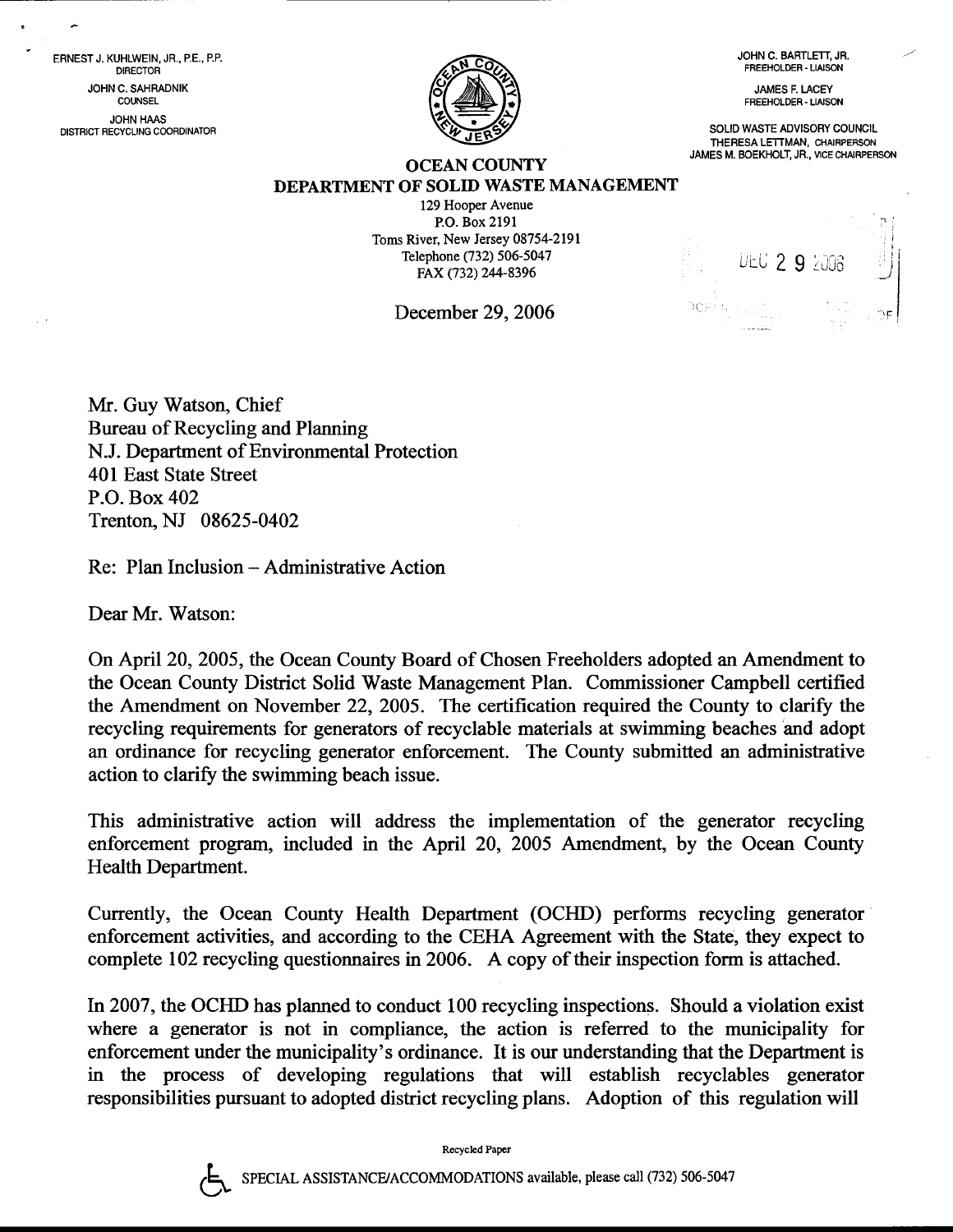Mr. Guy Watson December 29,2006 Page 2

obviate the need for a separate ordinance for enforcement at the County level. This will also allow OCIID to enforce in the same manner as all other N.J.A.C. regulations. The OCHD will initiate generator recycling enforcement actions of their own immediately upon adoption of the new regulation by the State. The County would recommend that a suitable penalty matrix be developed for this regulation.

In addition, this administrative action will establish a time frame for scheduling facility plan inclusion requests for consideration by the Ocean County Board of Chosen Freeholders.

## A. Formal Plan Inclusion Request:

An application is submitted to the County for a significant facility to be included into the Ocean County District Solid Waste Management Plan. Upon submittal, the application will be reviewed by the Department of Solid Waste Management (DSWM) within 30 days for completeness. Once an applicant has a complete application, the DSWM shall have sixty (60) days to prepare a report for submission to the Board of Chosen Freeholders (Board) to determine the consistency of the proposed facility with the policies of the adopted and certified Ocean County District Solid Waste Management Plan. The Ocean County Solid Waste Advisory Council shall be consulted during this period of time. The Board, within thirty (30) days of receipt of the report prepared by the DSWM, shall adopt a resolution authorizing the DSWM to prepare an Amendment to the District Solid Waste Management Plan for the proposed facility(s), or state its intent not to propose an Amendment for the proposed facility(s). If an Amendment is recommended, within sixty (60) days, the DSWM shall prepare an Amendment and commence the public comment period.

The Board shall conduct the public hearing within the comment period and accept written comments until the end of the comment period. Following the conclusion of the public comment period, the DSWM shall prepare a response document regarding comments made at the public hearing and issues raised from correspondenee received during the public comment period within thirty  $(30)$  days and transmit same to the Board for their consideration.

The Board shall have 60 days to review the report and adopt a Resolution concerning the Amendment.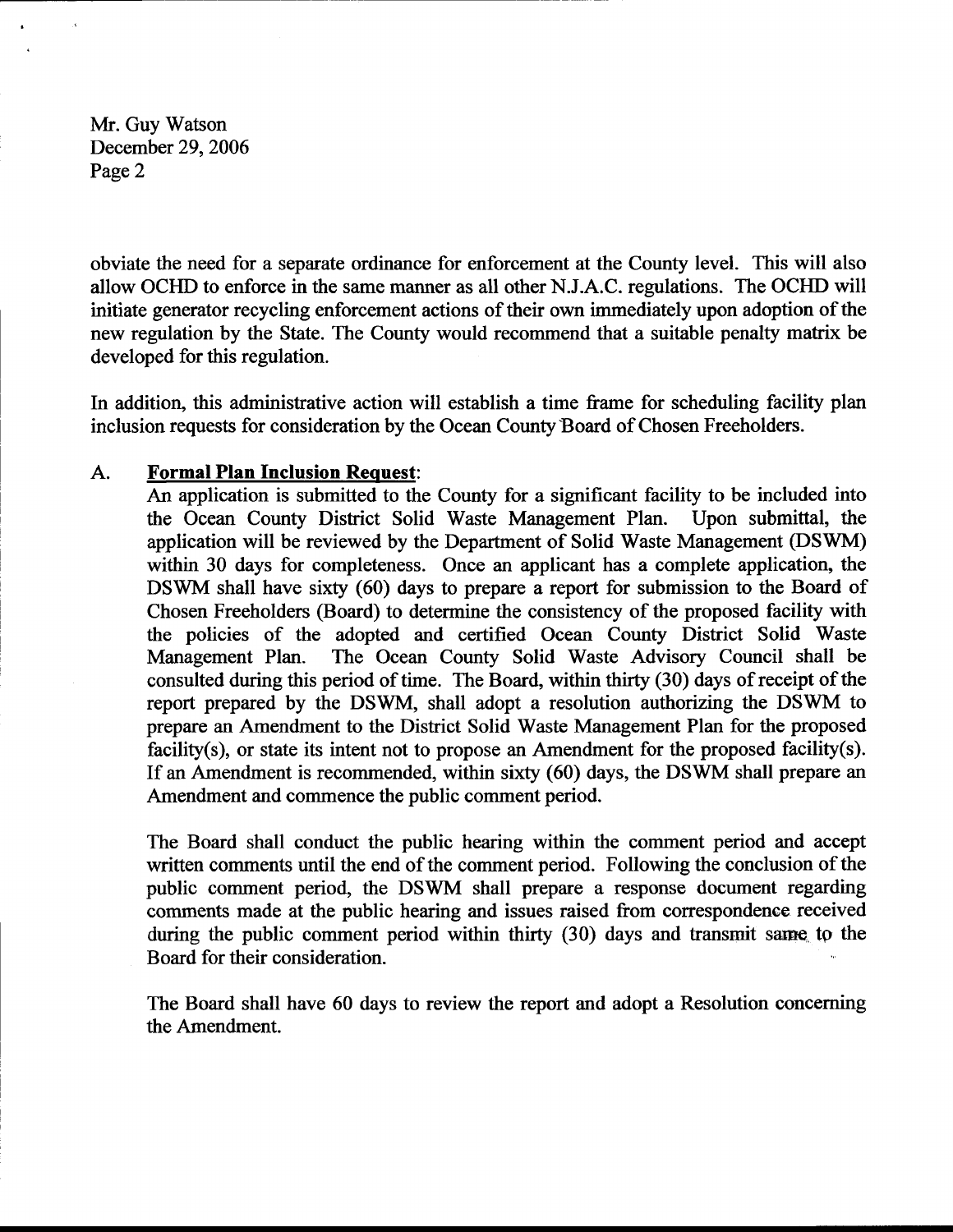Mr. Guy Watson December 29,2006 Page 3

 $\lambda$ 

# B. Exoedited Plan Inclusion Request:

An application is submiffed to have a proposed facility included into the Ocean County District Solid Waste Management Plan pursuant to the expedited plan inclusion procedures. Upon submittal, an application will be reviewed by the DSWM within 30 days fot completeness. Once an applicant has a complete application, they will be notified to conduct their public notice requirements. If a public hearing is not required, the Ocean County Solid Waste Advisory Council will make a recommendation at their next meeting following the conclusion of the public comment period to the Board. If <sup>a</sup> public hearing is required, the County will only schedule one presentation and public hearing on plan inclusion per Solid Waste Advisory Council meeting. Should there be more than one application under review, special meetings will be scheduled to separately hear the proposals. The County will schedule the public hearing for the next regularly scheduled meeting after the conclusion of the public comment period.

The Solid Waste Advisory Council will then review the transcripts and hearing record. Since the Solid Waste Advisory Council meets every other month, they will take formal action at their next meeting to make a recornmendation to the Board. Once the Solid Waste Advisory Council makes a recommendation, a report and resolution are prepared and sent to the Board for their action within thirty (30) days of the recommendation. The Board will take action on the recommendation at their next regularly scheduled meeting.

The County adopts the time frame described above as an administrative action.

Should you have any questions, please do not hesitate to contact John Haas at 732-506-5047.

Very truly yours,

 $\bigcap_{n=1}^{\infty} A_{n} \cap A_{n} \bigcap A_{n}$  $Q \pi \setminus \mathcal{N} \cup \mathcal{N}$  $Z$ m $\cup$   $\wedge$   $\vee$  I  $\vee$  I that  $\bigcup_{i=1}^n$  if  $\bigcup_{i=1}^n$  if  $\bigcup_{i=1}^n$ 

Ernest J. Kuhlwein, Jr. Director

EJK:em

Attachment

cc: John Haas, District Recycling Coordinator Bob Ingenito, Environmental Health Coordinator Ed Nielowocki. Division of Solid & Hazardous Waste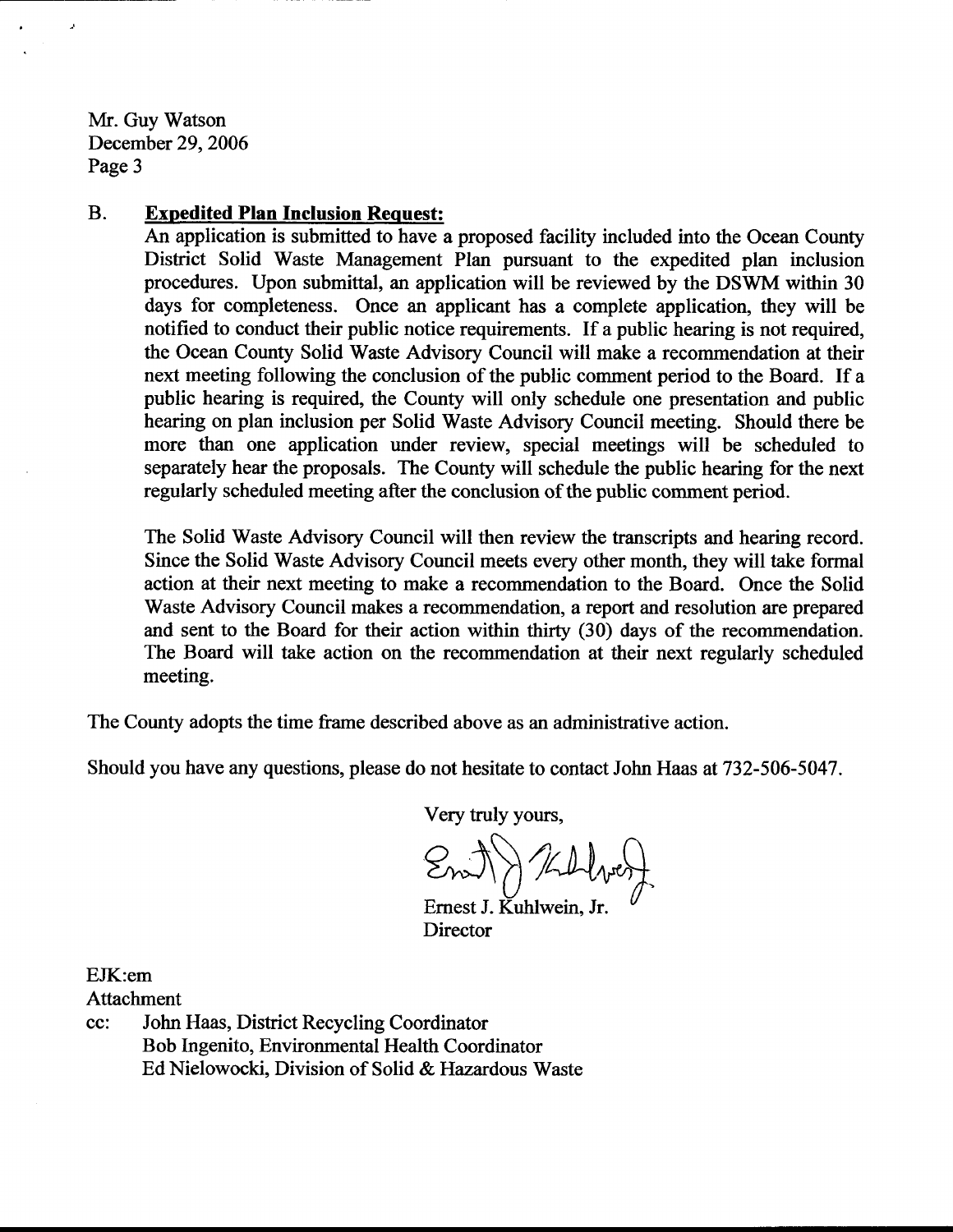# NEW JERSEY DEPARTMENT OF ENVIRONMENTAL PROTECTION RECYCLING QUESTIONNAIRE

| Establishment Name:                                                                                                                                                                                                                                                                                                                                                                                                                                                                           |                                                                                                                     |  | Date:        |  |  |
|-----------------------------------------------------------------------------------------------------------------------------------------------------------------------------------------------------------------------------------------------------------------------------------------------------------------------------------------------------------------------------------------------------------------------------------------------------------------------------------------------|---------------------------------------------------------------------------------------------------------------------|--|--------------|--|--|
| Location:                                                                                                                                                                                                                                                                                                                                                                                                                                                                                     |                                                                                                                     |  | Inspector:   |  |  |
| Contact Person/Title:                                                                                                                                                                                                                                                                                                                                                                                                                                                                         |                                                                                                                     |  | Telephone #: |  |  |
| <b>WASTE GENERATION:</b>                                                                                                                                                                                                                                                                                                                                                                                                                                                                      |                                                                                                                     |  |              |  |  |
| Does the establishment take measures to REDUCE waste materials generated? ____Yes ___No<br>If Yes, what is done?                                                                                                                                                                                                                                                                                                                                                                              |                                                                                                                     |  |              |  |  |
| Does the establishment take measures to REUSE waste materials generated? _____Yes ___No<br>If Yes, what is done? $\frac{1}{\sqrt{1-\frac{1}{2}}\sqrt{1-\frac{1}{2}}\sqrt{1-\frac{1}{2}}\sqrt{1-\frac{1}{2}}\sqrt{1-\frac{1}{2}}\sqrt{1-\frac{1}{2}}\sqrt{1-\frac{1}{2}}\sqrt{1-\frac{1}{2}}\sqrt{1-\frac{1}{2}}\sqrt{1-\frac{1}{2}}\sqrt{1-\frac{1}{2}}\sqrt{1-\frac{1}{2}}\sqrt{1-\frac{1}{2}}\sqrt{1-\frac{1}{2}}\sqrt{1-\frac{1}{2}}\sqrt{1-\frac{1}{2}}\sqrt{1-\frac{1}{2}}\sqrt{1-\frac$ |                                                                                                                     |  |              |  |  |
|                                                                                                                                                                                                                                                                                                                                                                                                                                                                                               |                                                                                                                     |  |              |  |  |
| Are signs posted to make employees/others aware of the recycling requirements? __Yes __No                                                                                                                                                                                                                                                                                                                                                                                                     |                                                                                                                     |  |              |  |  |
|                                                                                                                                                                                                                                                                                                                                                                                                                                                                                               | Does the establishment have: A recycling coordinator<br>An outside party to handle recycling aspects. Name/ Address |  |              |  |  |
| Has the establishment realized any savings/ cost avoidance through recycling? ____Yes ___No<br>If no, what is the underlying reason?                                                                                                                                                                                                                                                                                                                                                          |                                                                                                                     |  |              |  |  |
| TYPES OF MATERIALS RECYCLED BY THIS ESTABLISHMENT (Check applicable)                                                                                                                                                                                                                                                                                                                                                                                                                          |                                                                                                                     |  |              |  |  |
| <u>CLASS A RECYCLABLES:</u>                                                                                                                                                                                                                                                                                                                                                                                                                                                                   |                                                                                                                     |  |              |  |  |
| Metal _Aluminum _Bi-metal Cans _Other    Paper _High Grade _Mixed _Newsprint                                                                                                                                                                                                                                                                                                                                                                                                                  |                                                                                                                     |  |              |  |  |
| Plastic #1 (clear) #2 (opaque) Cardboard Corrugated Chipboard                                                                                                                                                                                                                                                                                                                                                                                                                                 |                                                                                                                     |  |              |  |  |
| Glass (green/brown/clear/other)                                                                                                                                                                                                                                                                                                                                                                                                                                                               |                                                                                                                     |  |              |  |  |
| <b>CLASS B RECYCLABLES:</b>                                                                                                                                                                                                                                                                                                                                                                                                                                                                   |                                                                                                                     |  |              |  |  |
|                                                                                                                                                                                                                                                                                                                                                                                                                                                                                               |                                                                                                                     |  |              |  |  |
| __ Lamps/ Light Bulbs _______ Batteries ____ Pesticides                                                                                                                                                                                                                                                                                                                                                                                                                                       |                                                                                                                     |  | Thermostats  |  |  |
| Consumer Electronics (computers, printers, VCRs, stereos, TVs, telecommunications, etc.)                                                                                                                                                                                                                                                                                                                                                                                                      |                                                                                                                     |  |              |  |  |
| Mercury Containing Devices (thermometers, etc.)                                                                                                                                                                                                                                                                                                                                                                                                                                               |                                                                                                                     |  |              |  |  |
| <b>OTHER RECYCLABLES:</b>                                                                                                                                                                                                                                                                                                                                                                                                                                                                     |                                                                                                                     |  |              |  |  |
| List other materials the establishment recycles _________________________________                                                                                                                                                                                                                                                                                                                                                                                                             |                                                                                                                     |  |              |  |  |
|                                                                                                                                                                                                                                                                                                                                                                                                                                                                                               |                                                                                                                     |  |              |  |  |

Solid waster recycling questionnaire 2006

. .

 $\lambda$ 

 $\bullet$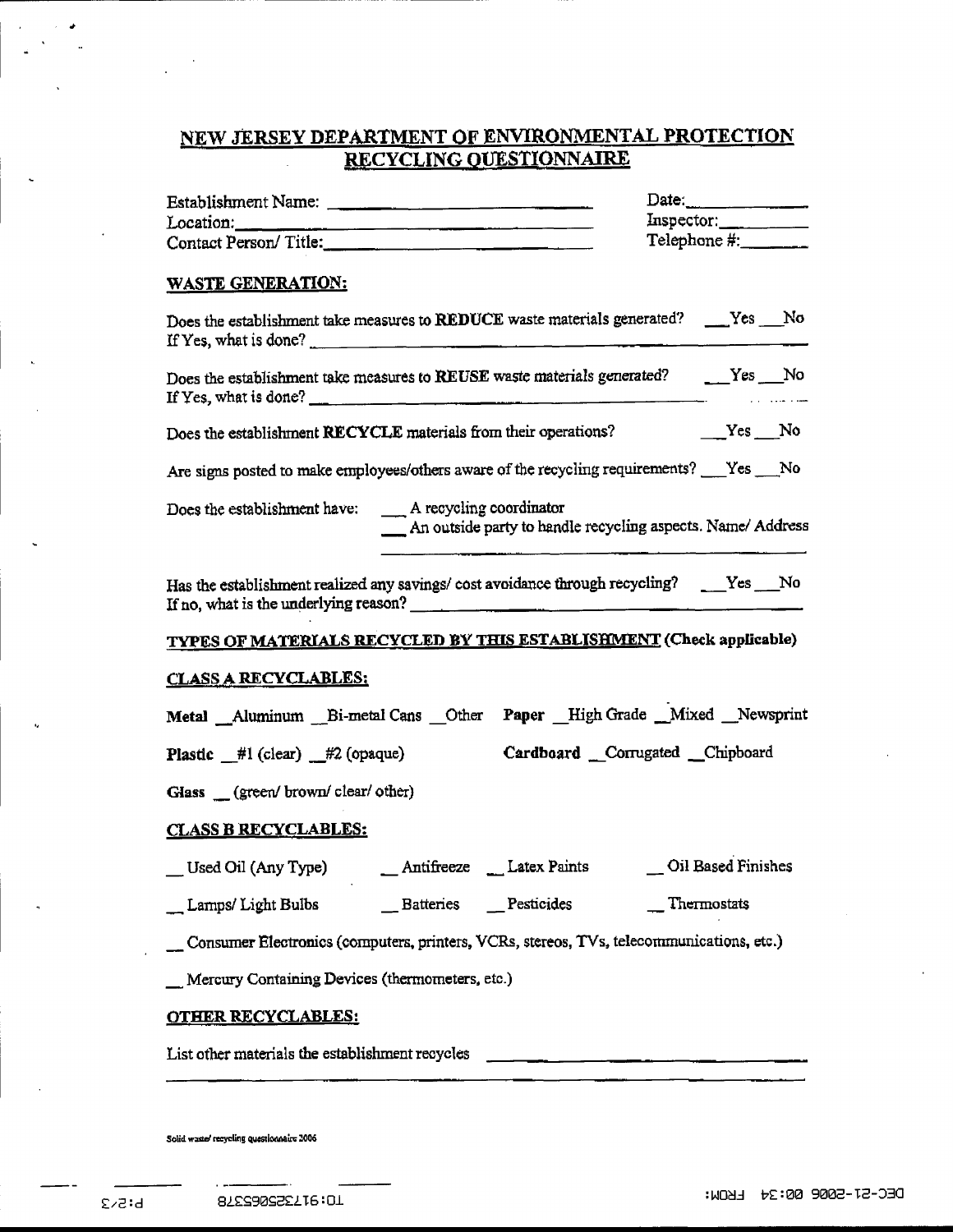## RECYCLABLE MATERIAL CONTAINMENT:

| Is there a designated area for recycling roll-off containers?                        | Yes  | No. | N/A |
|--------------------------------------------------------------------------------------|------|-----|-----|
| Containers clearly marked to ensure different recyclables are not mixed?             | Yes  | No  | N/A |
| Is there cross-contamination of garbage with recyclables?                            | Yes. | No. | N/A |
| Are lids on all of the containers?                                                   | Yes  | No  | N/A |
| Do the containers provide adequate capacity for recyclables?                         | Yes  | No. | N/A |
| If there a storm water drain located downgrade from the storage area?                | Yes. | No  | N/A |
| If yes, is debris in the drain, or is a more appropriate storage location available? | Yes. | No  | N/A |

### RECYCLABLE MATERIAL COLLECTION AND TRANSPORTATION:

Name/ address/ phone/ contact of transporter(s) who collects and transports recyclable material

| 1. $2.$ $2.$ $3.$ $3.$ |  |
|------------------------|--|
|                        |  |
|                        |  |
|                        |  |
|                        |  |

Any problems with the transporter (missed pick-ups or incorrect billing)? Yes \_\_No \_\_N/A

Has the collection/ transportation service instructed the establishment to combine trash and recyclables so they may be separated after pick-up? \_\_\_\_Yes \_\_\_No \_\_\_N/A

#### RECYCLABLE MATERIAL DESTINATION:

| Does the transporter provide the establishment with documentation that<br>recyclables were disposed of properly? (Documentation may include<br>scale tickets, transporter's invoice or Material Receipt Forms, etc.) |  | $Yes$ No N/A |  |
|----------------------------------------------------------------------------------------------------------------------------------------------------------------------------------------------------------------------|--|--------------|--|
| Does the recycling facility pay the establishment/transporter for the<br>recyclable material?                                                                                                                        |  | Yes No N/A   |  |
| Does the establishment know if the facility has DEP approval<br>to accept their recyclable material? (For example, a copy of the<br>facility approval been shown or provided to the establishment).                  |  | $Yes$ No N/A |  |
| List the facilities that receive the establishment's recyclables:<br>(Name/ address/ phone/ contact)                                                                                                                 |  |              |  |
|                                                                                                                                                                                                                      |  |              |  |
|                                                                                                                                                                                                                      |  |              |  |
| Notes:                                                                                                                                                                                                               |  |              |  |
|                                                                                                                                                                                                                      |  |              |  |

Solid waste/recycling questionnaire 2006

÷,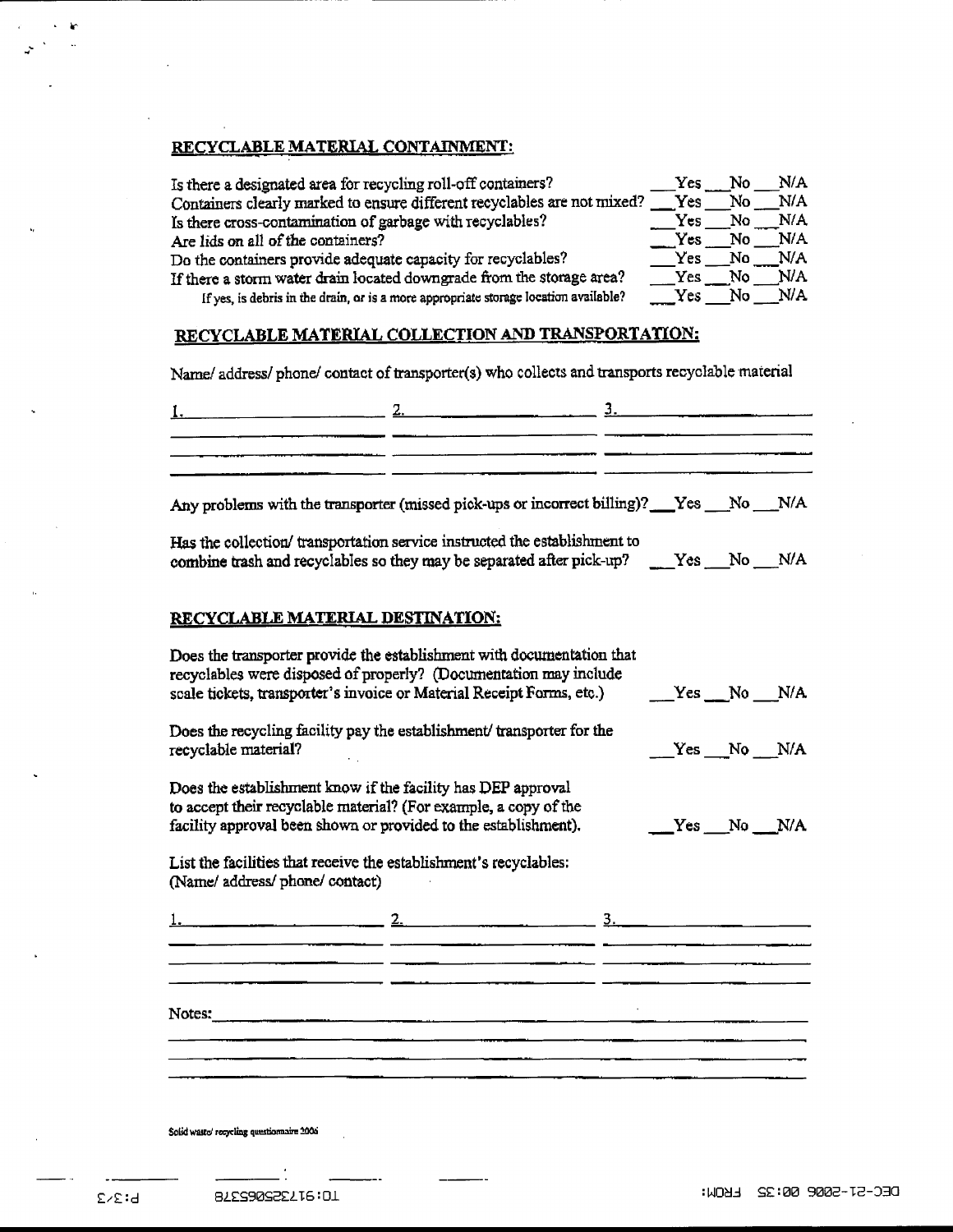$c: Sf \rightarrow f + s$ 



State of New Iersey

DEPARTMENT OF ENVIRONMENTAL PROTECTION<br>Solid and Hazardous Waste Program P.O. Box4I4 Trenton, New Jersey 08625-0414 Tel. # 609-984-3438 Fax # 609-777-0769

f

 $EB20$ 

**FFB 1 3 2007** 

LISA P. JACKSON Commissioner

Emest J. Kuhlwein, Jr., Director Dept. of Solid Waste Management 129 Hooper Avenuc P.O. Box. 2191 Toms River, New Jersey 08754-2191

Dear Mr. Kuhlwein:

On January 2. 2007 the Depatrnent of Environmental Protection's Solid and Hazardqus Waste Program received a December29,2006 request for an adrninistrative action for County Solid Waste Management Plan (County Plan) inclusion of proposed amendments to the County Plan. The administrative action addressed the implementation of the generator recycling enforcement program, and procedures for inclusion of certain facilities in the County Plan,

Pursuant to N.J.A.C. 7:26-6.11(b) 14, the Department considers the procedure for County Plan inclusion of proposed amendments to the County Plan to be an appravable administrative action. This portion of the January 2,2007 administrative action is hereby approved, as modified below, pursuant to  $N.I.A.C.$  7:26-6.11(f).

According to the provisions of the County Plan inclusion policy, a decision on the inclusion of a facility as a proposed amendment to the County Plan shail be made by the Board of Chosen Freeholders within ninety (90) days of the receipt by the county of an administratively complete submittal. If a favorable decision for County Plan inclusion is made, the Board of Chosen Freeholders shall adopt a resolution for the inclusion of the proposed amendment within one hundred and fifty (150) days after the decision to include the amendment is made. An "expedited County Plan inclusion policy" has also been proposed which "may reduce the time period for County action". In a subsequent County Plan amendment, as further detailed below, the county shall provide the Departrnent with the requirements for the determination of an administratively complete submission. Additionally, the County shall indicate what qualifies as a "significant facility", versus a facility that can be included under the "expedited plan inclusion process".

Pursuant to N.J.A.C.  $7:26-6.11(b)$  6, the Department considers the implementation of the generator recycling enforcement program to be an approvable administrative action. This portion of the December 29, 2006 administrative action is hereby approved pursuant to N.J.A.C. 7:26-6.11(f). Please note, however, that this portion of the December 29, 2006 administrative action is further

 $\left\langle \cdot \right\rangle_{\mathcal{A}}$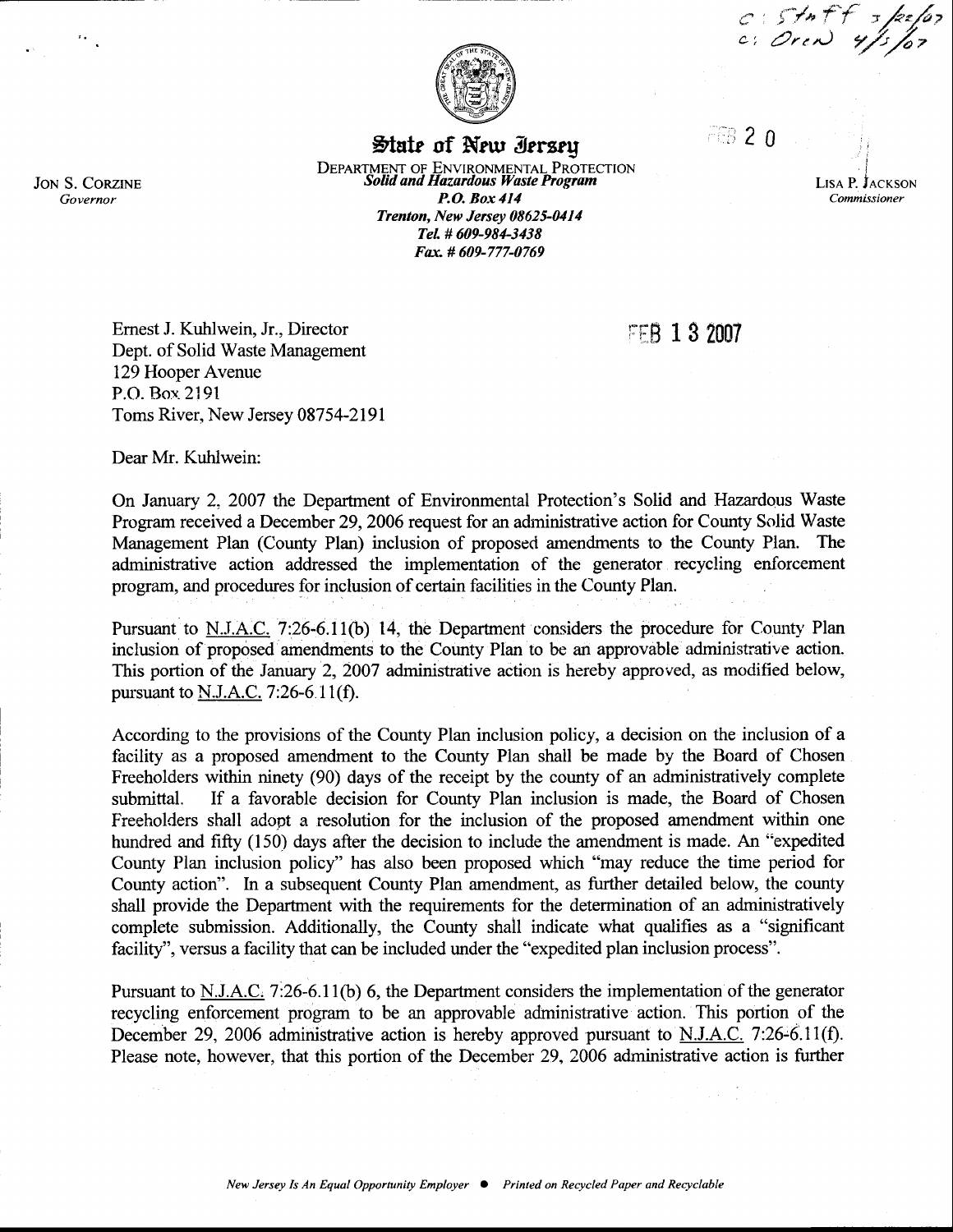discussed below as an element of the requirements of the recently updated "Statewide Solid Waste Management Plan" (State Plan).

Ocean County has submitted the December 29,2006 administration action as a supplementary follow-up to the April 20, 2005 County Plan amendment (certified as approved by the Departrnent on November 17,2005), in response to the required submission as contained in the State Plan. On April 13, 2002, former Commissioner Bradley Campbell of the New Jersey Departrnent of Environmental Protection issued Administrative Order No, 2002-10, which required, among other things, that the Deparftnent revise, update and readopt the State Plan. On January 3,2006, the New Jersey Department of Environmental Protection formally adopted the updated State Plan.

The updated State Plan reaffirms the state's goal of recycling 50% of the municipal solid waste stream (MSW). The overall strategy for achieving this goal starts with a quantification, on a statewide basis, of the increased tonnage of recycled materials needed. This is further calculated on a per county basis, with an analysis of current MSW recycling tonnages by county, and the necessary increases required by each county. The statewide increase needed is also expressed in terms of increased recycling tonnage by material, such as newspaper, corrugated, food waste, etc. Additionally, the plan targets specific classes of generators (schools, multi-family housing complexes, small and medium sizes businesses) that need to be focused on in terms of expanded recycling opportunities for the materials identified.

The state, through the State Plan update, established the overall policy objectives and goals for solid waste management in New Jersey. The counties and the New Jersey Meadowlands Commission have the responsibility for developing their respective district solid waste management plans consistent with the state's goals and objectives. Therefore, as noted in the State Plan, each district is required to adopt and submit to the Department, an updated district solid waste plan. (As noted above, Ocean County has submitted the December 29,2006 administration action and the April 20, 2005 County Plan amendment in response to the required submission as contained in the updated State Plan.) The district plan shall reiterate the district plan requirements contained in N.J.S.A. 13:1E-21. Specifically, the revised district plan updates shall include, but not be limited to the following components:

- 1) Designation of the departrnent, unit or committee of the county govemment to supervise the implementation of the district plan;
- 2) An inventory of the quantity of solid waste generated within the district for the ten-year period commencing with the adoption of updated district solid waste management plan;
- 3) An inventory of all solid waste and recycling facilities (lot and block and street address) including approved waste types and amounts, hours of operation and approved truck routes;
- 4) An outline of the solid waste disposal strategy to be utilized by the district for a ten-year planning period;
- 5) A procedure for the processing for inclusion of solid waste and recycling facilities within the district solid waste management plans. The procedure shall state the applicant requirements for inclusion into the district plan and the specific county review submittals to the Department.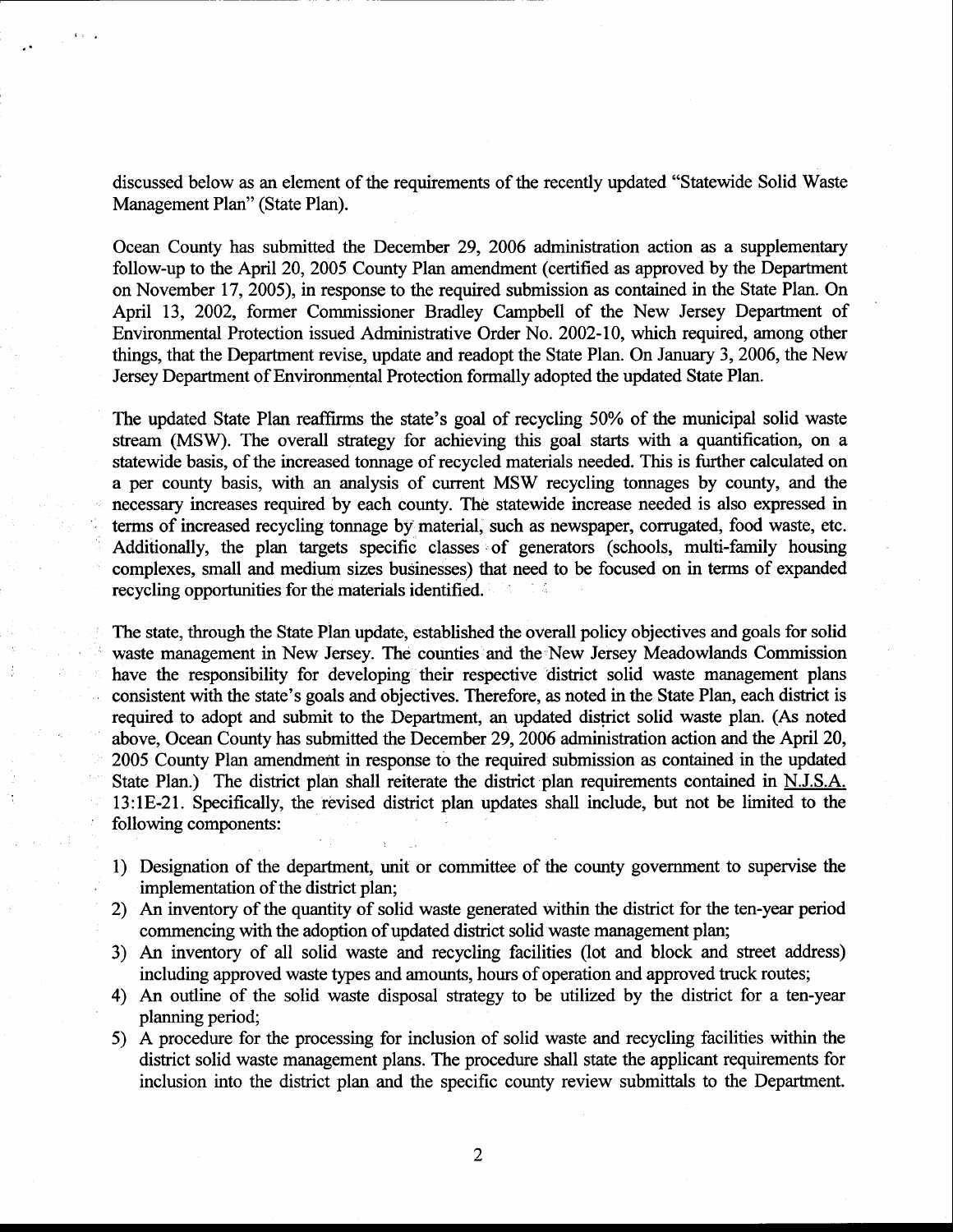Note- the criteria for inclusion shall not include a requirement that local zoning or planning board approval(s) be obtained as a condition for inclusion within the subsequent construction or operation of any facility;

 $\frac{1}{\sqrt{2\pi}\sum_{i=1}^{n} \frac{1}{\sqrt{2\pi}}\left(\frac{1}{\sqrt{2\pi}}\right)^2} \leq \frac{1}{\sqrt{2\pi}}\left(\frac{1}{\sqrt{2\pi}}\right)^2 \leq \frac{1}{\sqrt{2\pi}}\left(\frac{1}{\sqrt{2\pi}}\right)^2$ 

- 6) An identification of the additional tonnage of recycled materials in the MSW stream (by material commodity types) required to meet the mandated MSW recycling goal and a strategy for the attainment of the recycling goals as outlined above. The strategy shall include, as necessary:
- a) the designation of the currently mandated recyclable materials and additional materials, if any, to be source separated in the residential, commercial and institutional sectors;
- b) a listing of those entities providing recycling collection, processing and marketing services for each of the designated recyciable materiais;
- c) the communication program to be utilized to inform generators of their source separation and recycling responsibilities;
- d) a comprehensive enforcement program that identifies the county and/or municipal entity (ies) responsible for enforcement of the recycling mandates, specifies the minimum number of recycling inspections that will be undertaken by these entities on an annual basis and details the penalties to be imposed for non-compliance with the municipal source-separation ordinance and county solid waste management plan. Additionally, the updated district plan shall include copies of each municipal source separation ordinance.

#### Specific elements required in the Countv Plan pursuant to the updated State Plan

Element: Designation of the deparfinent, unit or committee of the county government to supervise the implementation of the district plan.

The April 20,2005 and the December 29,2006 submissions do not contain the designation of the department, unit or committee of the county government to supervise the implementation of the district plan.

Element: An inventory of all solid waste and recycling facilities (lot and block and street address) including approved waste types and amounts, hours of operation and approved truck routes.

The April 20,2005 County Plan amendment contains an inventory of solid waste and recycling facilities (lot and block and street address) including approved waste types and amounts. Hours of operation and approved truck routes have not been included.

Element: Outline of the solid waste disposal strategy to be utilized by the district for a ten-year planning period.

The April 20,2005 County Plan Amendment contains the solid waste disposal strategy which states that all non-recycled solid waste generated within Ocean County, and which is not transported to a permitted out-of-state disposal facility, shall be directed to the Ocean County Landfill for disposal. However, it must be noted that the April 20, 2005 County Plan amendment also stated that if current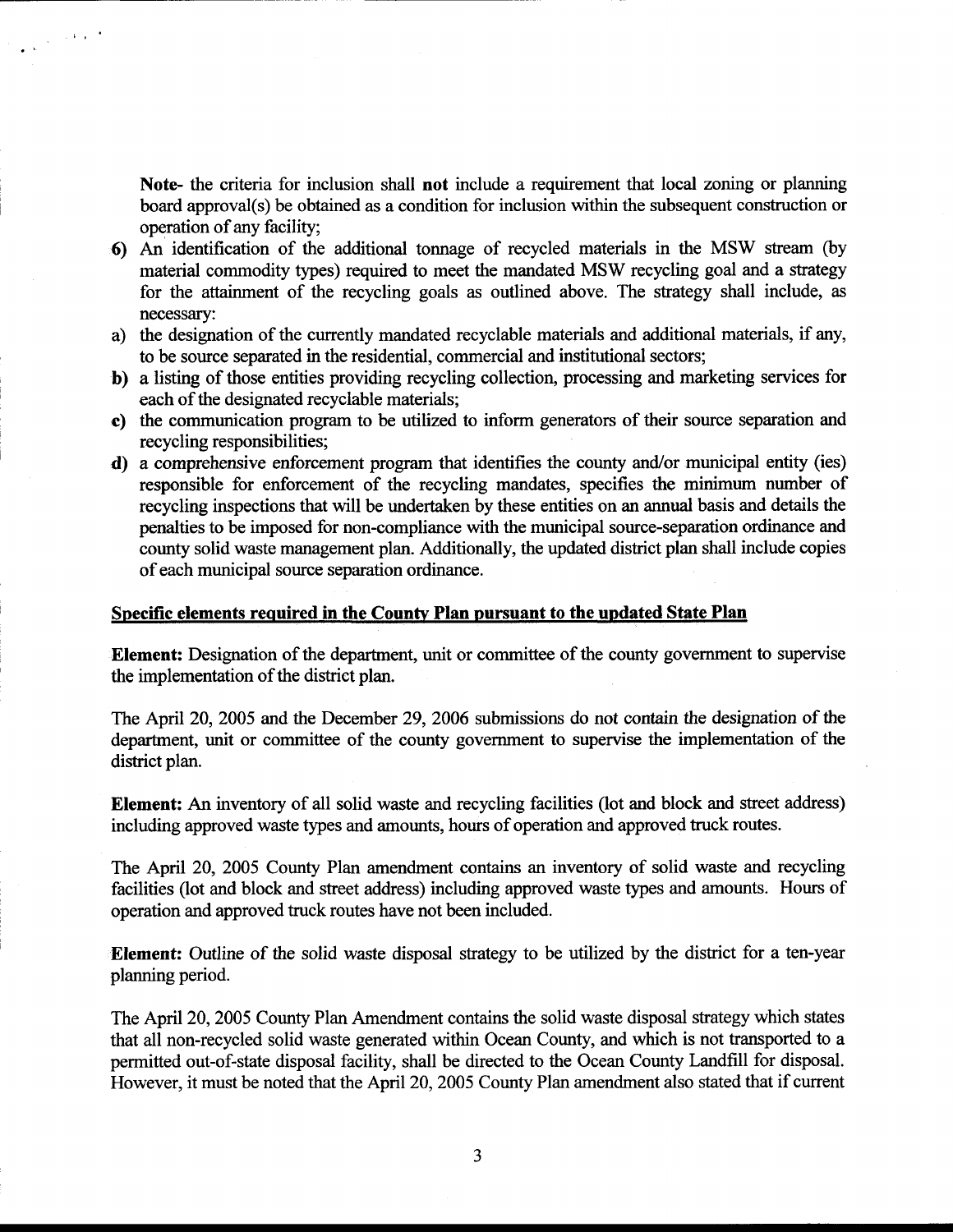solid waste generation and disposal amounts continue at the Ocean County Landfill, this facility could run out of disposal capacity prior to 2015. Should these generation trends continue, the county will be required to identify additional disposal capacity.

 $\frac{1}{2\sqrt{2}}$  , where  $\frac{1}{2}$ 

Element: Procedure for the processing of applications for inclusion of solid waste and recycling facilities within the district solid waste management plan.

The December 29, 2006 administrative action contains the procedure for the processing of applications for inclusion of solid waste and recycling facilities within the district solid waste management plan. However, as noted above, in a subsequent County Plan amendment the county shall be required to provide the Departrnent with the requirements for the determination of an administratively complete submission to initiate the application process and the criteria for determining a "significant facility" versus a facility that can be included under the "expedited plan inclusion process".

Element: Identify the additional tonnage of recycled materials in the MSW stream (by material commodity types) required to meet the mandated MSW recycling goal, and a strategy for the attainment of the recycling goals. The strategy shall include, as necessary:

- a) the designation of the currently mandated recyclable materials and additional materials, if any, to be source separated in the residential, commercial and institutional sectors;
- b) a listing of those entities providing recycling collection, processing and marketing services for each of the designated recyclable materials;
- c) the communication program to be utilized to inform generators of their source separation and recycling responsibilities;
- d) a comprehensive enforcement program that identifies the county and/or municipal entity (ies) responsible for enforcement of the recycling mandates, specifies the minimum number of recycling inspections that will be undertaken by these entities on an annual basis and detail the penalties to be imposed for non-compliance with the municipal source-separation ordinance and county solid waste management plan. Additionally, the updated district plan shall include copies of each municipal source separation ordinance.

The April 20, 2005 and the December 29, 2006 submissions do not identify the additional tonnage of recycled materials in the MSW stream (by material commodity type) required to meet the mandated MSW recycling goal. According to data supplied to the DEP, Ocean County generators must recycle an additional 149,000 tons (approximate) of materials originating in the MSW stream to meet the required recycling goal. The April 20, 2005 amendment contains specific recycling compliance requirements for various generators (multi-family, commercial, institutional), but appears to rely on a strategy of 100 recycling inspections by the Ocean County Health Department in 2007 to meet this additional recycling tonnage goal. Given the curent estimated population for the county of 510,916, it is unclear how this strategy is going to achieve the statutory goal. A subsequent plan amendment submission will be required to correct this deficiency.